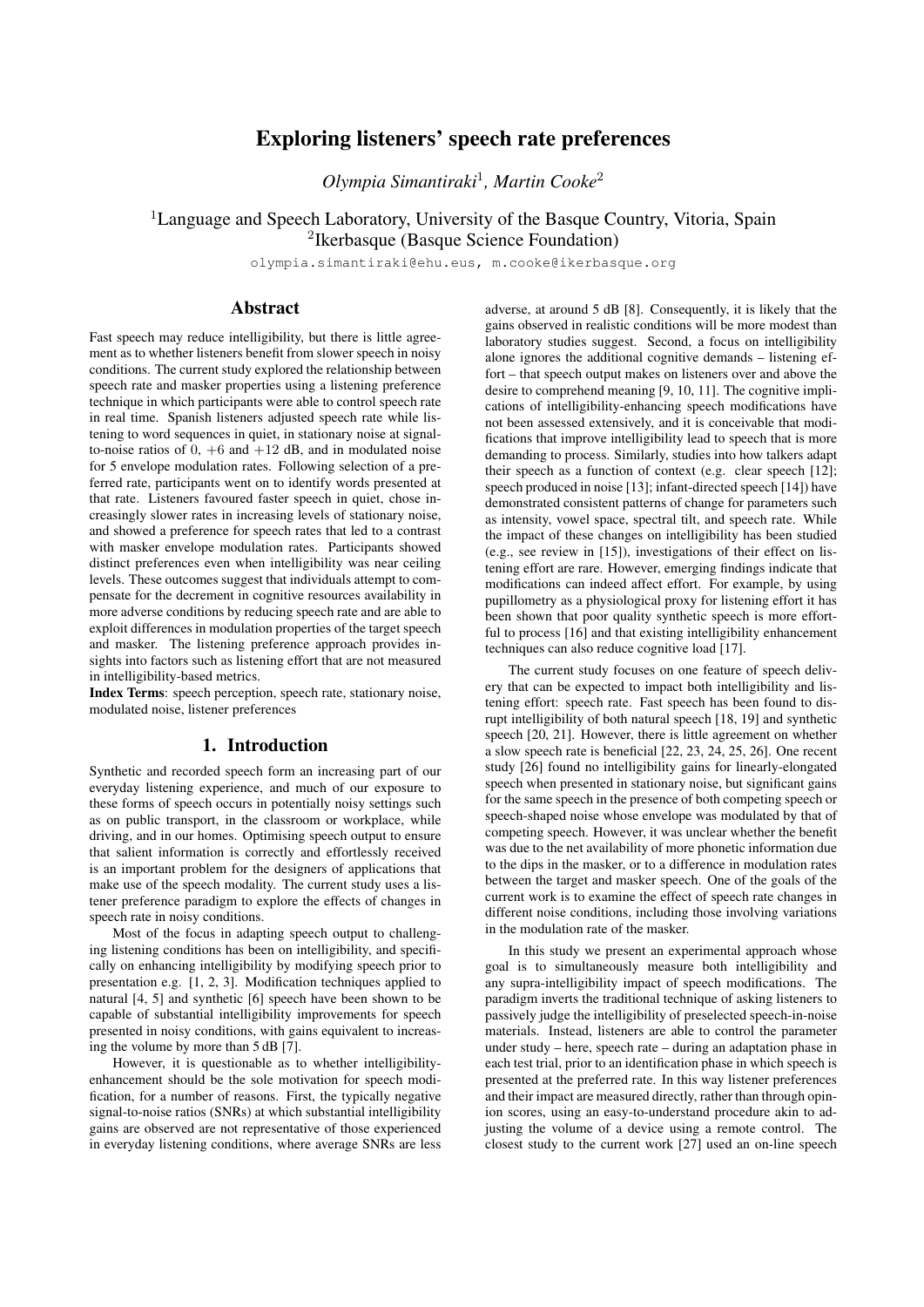dilation technique [28] to allow listeners to modify speech rate in real-time using an on-screen slider bar. Our study extends this work by investigating the impact of different masker types and masker modulation rates on listener preferences, while also allowing listeners to change speech rate in the faster direction as well as slowing it down.

The main questions addressed in the current study are: do listeners show speech rate preferences that lead to intelligible speech; are these rates consistent across the listener cohort; do speech rate preferences show patterns that are independent of intelligibility; and how do speech rate preferences change in challenging conditions?

#### 2. Methods

Listeners changed speech rate in an open-ended adjustment phase, followed by a fixed length test phase (sec. 2.3). In separate conditions, listeners adjusted and identified speech in quiet, in speech-shaped noise, and in speech-modulated noise (sec. 2.2).

#### 2.1. Participants

Eighteen native Spanish listeners (15 females) aged 18-23 (mean 19.9,  $SD = 1.4$ ) participated in the experiment. All passed an audiological screening with a hearing level better than  $25$  dB at frequencies in the range  $125 - 8000$  Hz in both ears. Listeners were paid for their participation.

#### 2.2. Stimuli

Speech material consisted of sequences of isolated Spanish words spoken by a female talker, drawn from an open source 3968-word corpus of the most frequent Spanish words of up to three syllables [29]. Twenty-two different speech rates were available for listeners to choose covering the range from 2.5 times slower than the original to 2.5 times faster, with speech rates located at equally-spaced points on a multiplicative inverse scale  $\left(\frac{1}{[0.4:0.1:2.5]}\right)$ . Since the target speech material was read speech and hence not as fast as casual speech, we determined on the basis of informal listening tests to deploy 15 steps with the speech rate faster than the original, one at with original rate, and 6 with rates slower than the original. Linear elongation/compression was employed, and all rate modifications were carried out using the STRAIGHT toolbox [30]. Words were independently normalised to have equal root mean square level after rate modifications, with 20 ms half-Hamming ramps applied to reduce onset/offset transients.

Stimuli were presented in quiet and in 8 additive noise masking conditions: speech-shape noise (SSN) at SNRs of 0,  $+6$  and  $+12$  dB, and speech modulated noise (SMN) for 5 envelope modulation rates, mixed with speech at  $+6$  dB SNR. Maskers were based on concatenated Spanish sentences from the Sharvard corpus [31], spoken by a female talker. Maskers were unrelated to the target speech stimuli described above. The SSN masker resulted from passing random uniform noise through a filter with the long-term spectrum of the concatenated sentences. The SMN masker was generated by multiplying the SSN masker by the instantaneous envelope of the concatenated sentences. In addition to the original rate, envelope modulation rates 1.4 and 2.5 times faster, and 1.7 and 2.5 times slower than the original were tested (rates of 1.4 and 1.7 correspond to equidistant steps from the original rate on the 22-point scale used here). In the masked conditions SNRs were computed by concatenating stimulus words without gaps.

#### 2.3. Procedure

The experiment was blocked into the 9 conditions described above. Across participants, block order was counterbalanced using a Latin square design. Each block contained 22 trials. A trial started with a speech rate randomly-chosen from the 22 available, and consisted of an adjustment phase followed by a test phase. During the adjustment phase, words were presented in a randomised order with 500 ms of intervening silence. Participants were instructed to choose an optimal value of speech rate that allowed them to recognise as many words as possible. Participants were able to control speech rate using the up/down arrow keys to speed up or slow down. Changes in speech rate occurred on the next word presented. The adjustment phase continued for as long as participants required (which averaged 7.04 s;  $SD = 5.59$ ). Having chosen a preferred speech rate, participants were able to proceed to the test phase by clicking an on-screen button. Participants were not allowed to proceed to the test phase until at least five seconds of the adjustment phase had elapsed. In the test phase, participants were presented with words spoken at the speech rate chosen in the adjustment phase, under the same experimental condition as they had experienced during the adjustment phase. Participants typed their responses into an on-screen text input box. During each test phase of a single trial, five test words were presented consecutively and across conditions no word was repeated. In total, listeners responded to 990 unique words (9 conditions x 22 trials x 5 test items) during the experiment.

Prior to the main experiment, listeners were given written guidance which encouraged them to think of the task in the same way as choosing an appropriate volume for the television: too quiet makes it difficult to understand the words, and too loud is uncomfortable. Then they underwent a familiarisation phase consisting of 5 trials in each of Quiet, SSN and SMN (at a single SNR for the masked conditions). The entire experiment lasted around two hours, and participants were able to take a break between each block. Stimuli were presented through Sennheiser HD380 headphones at a fixed presentation level while listeners were seated in sound-attenuating booths in a purpose-build speech perception laboratory at the University of the Basque Country (Alava Campus).

#### 3. Results

#### 3.1. Speech rate preferences

Figure 1 plots speech rate preferences, intelligibility and the time spent in the adjustment phase for the 9 conditions of the study. In quiet, listeners preferred to listen to speech 1.2 times faster than the original rate, and at 97.7%, word scores were close to ceiling. Listeners spent 5.4 s during the adjustment phase in this condition, close to the 5 s minimum permitted. Compared to quiet, in noise listeners selected slower speech rates and spent longer on adjustment. Even at the various 'optimal' speech rates (i.e. those most-frequently selected) for the different masking conditions, listeners did not achieve intelligibility scores as high as those in the Quiet condition. Within each masker type (SMN, SSN) adjustment time was longer for conditions resulting in lower intelligibility. However this was not true across masker types; for example, less time was spent adjusting in the 0 dB SNR condition for the SSN masker than in some of the SMN conditions even though intelligibility was substantially lower in the 0 dB SNR SSN condition.

Separate one-way within-subjects ANOVAs conducted to compare the effect of condition on each of the three measure-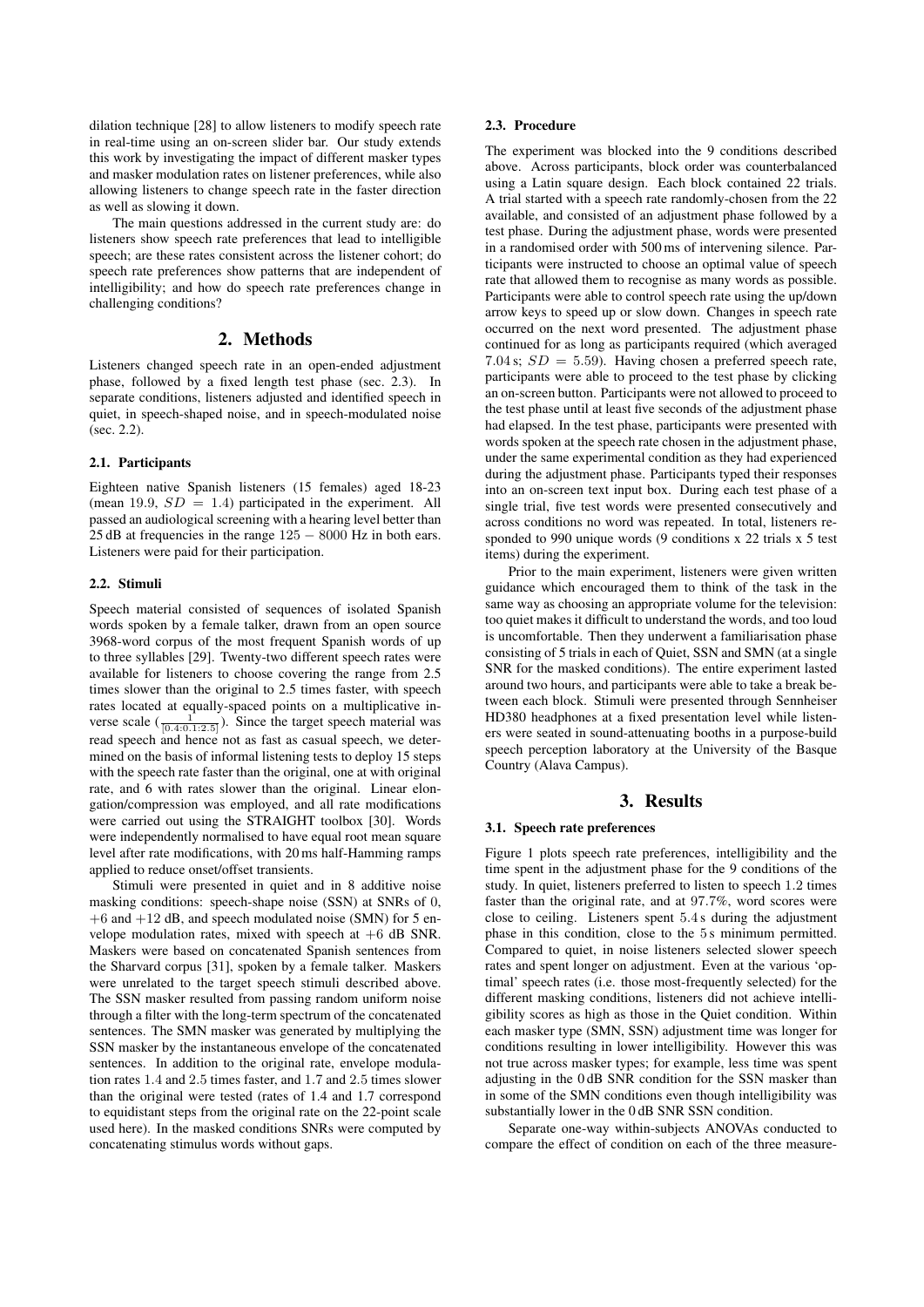

Figure 1: *Speech rate preferences (upper plot), intelligibility scores (middle plot) and adjustment time (lower plot) are depicted. Dashed vertical lines separate the SMN, Quiet, and SSN conditions. The solid horizontal line in the upper plot indicates the original speech rate. Error bars represent*  $\pm$  *1 SE.* 

ments indicated significant main effects on speech rate preferences  $[F(8, 136) = 9.1, p < .001, \eta^2 = .09]$ , adjustment time  $[F(8, 136) = 6.1, p < .001, \eta^2 = .14]$  and intelligibility  $[F(8, 136) = 124.7, p < .001, \eta^2 = .83]$ . Post-hoc comparisons using the Tukey HSD test indicated that all conditions, relative to the Quiet baseline, resulted in significantly lower intelligibility, longer adjustment time (except for SSN at  $+6$  and  $+12$  dB SNR), and slower preferred speech rate (except SMN at the 2.5 times slower modulation rate). For the SSN conditions, these comparisons showed increasingly higher intelligibility with increasing SNR and for the adverse noise level significantly higher adjustment time and slower rate compared to the less noisy conditions. For the SMN conditions, the two slower masker modulation rates led to significantly higher intelligibility than the faster modulation rates. Significantly less time was needed to adjust speech rate when the masker's modulation rate was different than the original. Adjustment time in the face of modulated maskers was longer than for the stationary maskers apart from the least adverse SSN condition. Finally, listeners preferred significantly faster speech when the masker modulation rate was slow, with a tendency towards the converse when the masker modulation rate was fast.

#### 3.2. Listener preferences and intelligibility

The probability with which each of the 22 permitted speech rate values was preferred by listeners, along with the percentage of keywords correctly recalled at that speech rate, is presented in Fig. 2 for the Quiet and SSN conditions and in Fig. 3 for the Quiet and SMN masker conditions (the Quiet condition is repeated for convenience). At the most adverse SSN condition



Figure 2: *Probability of each speech rate value preference (histogram, left-axis) for the Quiet and SSN conditions, along with the percentage of words recalled correctly (black dots, rightaxis*). Error bars represent  $\pm$  *1 SE. The dashed line denotes the step that corresponds to the speech rate of the original speech signal.*



Figure 3: *As Fig. 2 but for the Quiet and SMN conditions.*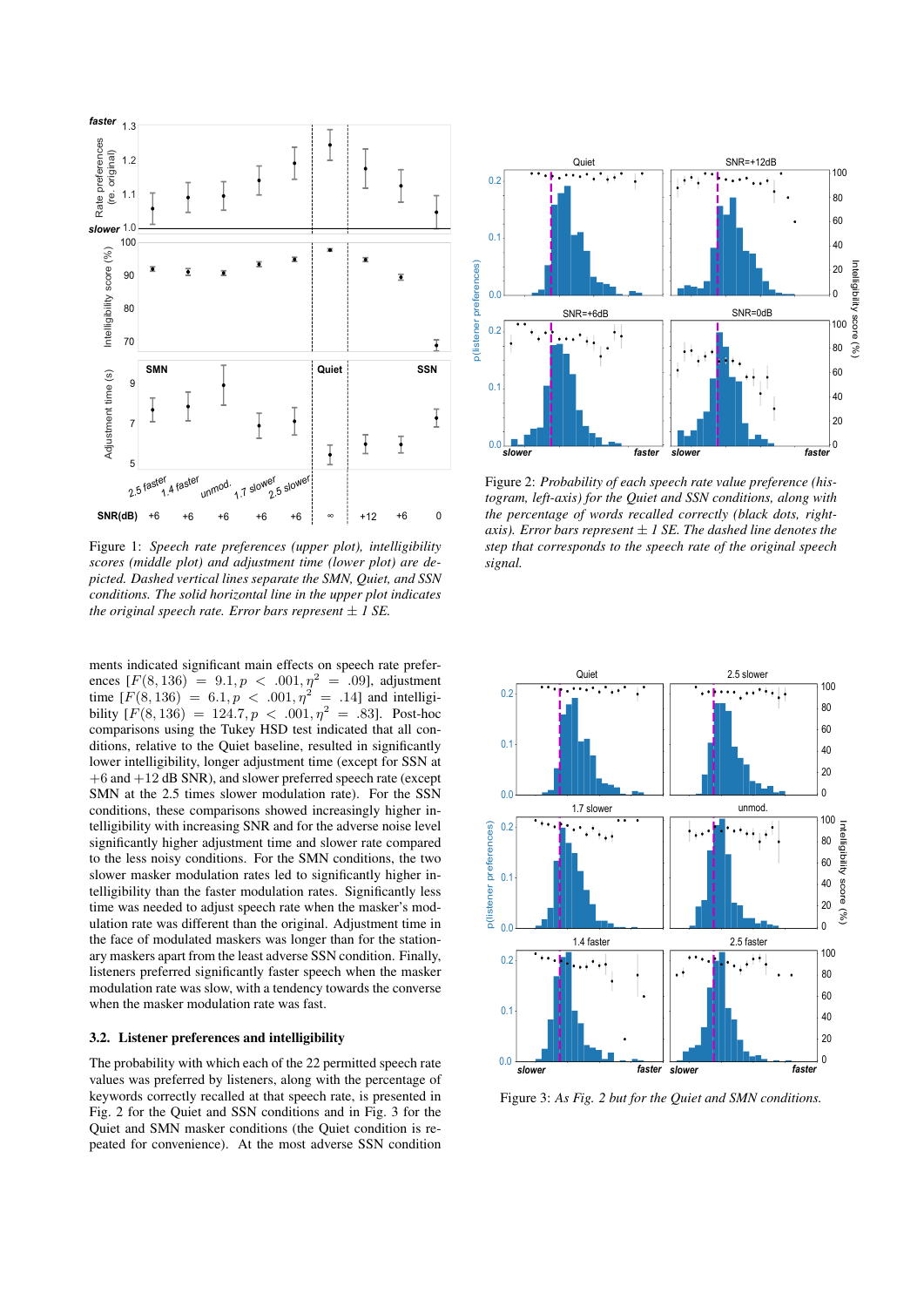(0 dB SNR) it is notable that those listeners who chose faster rates produced lower intelligibility scores, but in general intelligibility scores were relatively uniform across speech rates, though not necessarily at ceiling levels. Nevertheless, listeners showed distinct preferences for certain speech rates as manifested by the relatively sharply-peaked preference distributions.

Inter-rater reliability was determined using two-way intraclass correlation [32] to assess the degree that listeners provided consistency in their mean speech rate choices across conditions, using the *icc* function of *irr* package in R. The resulting intraclass correlation value of .879 was in the 'excellent' range [33], indicating that listeners had a high degree of agreement in selecting preferred speech rates.

#### 3.3. Initial speech rate preference versus adjustment time

Repeated-measures correlation via the *rmcorr* package in R [34] showed that the initial speech rate value of each trial was positively correlated with the final preference (i.e. a fast initial rate tended to lead to fast speech at the end of adjustment, and vice versa)  $[p < .001]$  and negatively correlated with adjustment time  $[p \lt 0.001]$ . In other words, when the initial speech rate was far from the 'optimal' value (considered as the mean value chosen by the cohort of listeners at the end of adjustment), listeners tended not to tune it all the way to this value.

#### 4. Discussion

The current study found distinct speech rate preferences that showed up even with intelligibility at ceiling. Such preferences reveal supra-intelligibility aspects of speech rate, suggesting that in stationary noise listeners prefer a slower speech rate as noise level increases, while for fluctuating noise they prefer faster speech when masker modulation rate is slow and vice versa. The preferred speech rate in quiet was faster than any of the masking conditions. These findings are in line with the real-time speech rate modification study of [27], whose listeners chose to expand speech at adverse SNRs in the face of a 4-talker babble masker even though such preferences did not improve intelligibility.

For stationary noise, it has been argued [26] that linear elongation of speech resulting from a slower speech rate is not beneficial to intelligibility because it merely leads to elongation of those 'glimpses' of speech that escape masking rather than revealing additional speech information. Our findings support this claim: in general, intelligibility did not improve for listeners who chose slower speech (Fig. 2). The fact that listeners preferred slower rates in more adverse stationary noise might indicate a desire to reduce listening effort, or could reflect an attempt to reproduce typical speech rates experienced by participants in real-world noisy conditions which are characterised by slower speech [35].

Concerning the speech-modulated noise conditions, listeners tended to prefer a target speech rate that contrasted with that of the masker. The presence of similar fluctuation rates would be expected to lead to difficulties in pulling out target speech from a masker [36]. Differences in modulation rate might act as a cue for segregating the two signals, a possibility supported by a finding that intelligibility improves when the fluctuation rates of target speech and a babble noise masker are mismatched [37]. A contrast in modulation rates might help in a number of ways. One is to allow a target to be tracked through time by sequential grouping of those speech fragments with similar rates. Indeed, some listeners in [27] reported that their speech rate choices helped them to track the target speaker. A complementary possibility is that listeners manipulate speech rate in order to promote energetic masking release. For example, a faster rate potentially allows more evidence of the target to 'fit' in the longer temporal dips of a masker with slow modulations. There is some evidence that talkers adopt just such a strategy when 'listening-while-speaking' [38].

Listeners spent more time adjusting the target speech rate in the presence of temporally-modulated noise than in the other conditions. The modulated nature of the masker allows varying amounts of target speech energy to be audible at different points, and it is possible that this causes additional cognitive load for the listener and make it harder to predict when to listen. In [39] more perceived effort was reported for noises with a high degree of temporal variation at a relatively high SNR  $(+10$ dB). In [40], at low SNRs listeners rated stationary masking as more effortful than fluctuating noise, but the difference between the two types of masker was reduced or eliminated with increasing SNR, leading to the suggestion that peaks in the fluctuating masker might have a negative impact on listeners in less noisy conditions.

Finally, we note that although listeners preferred reduced speech rates in adverse conditions, in all conditions the mean rate chosen was faster than the original speech (Fig. 1). This is most likely due to the use of read speech, which is typically somewhat slower than normal or casual speech [41].

### 5. Conclusions

The current study explored listeners' speech rate preferences in stationary and temporally-modulated noise. Listeners chose slower speech in noise than in quiet, with greater reductions as the level of the stationary masker increased. For modulated maskers listeners tended to prefer speech rates that led to a contrast with the modulation rate of the masker. Speech rate preferences did not simply reflect choices that led to increased intelligibility. These findings suggest that listener preferences provide information about the processing of speech over and above that measured by intelligibility, and that such preferences may result from a desire to reduce the cognitive effort of understanding speech in adverse conditions.

### 6. Acknowledgements

Olympia Simantiraki was funded by the European Commission under the Marie Curie European Training Network ENRICH (675324).

#### 7. References

- [1] M. D. Skowronski and J. G. Harris, "Applied principles of clear and Lombard speech for automated intelligibility enhancement in noisy environments," *Speech Communication*, vol. 48, no. 5, pp. 549–558, 2006.
- [2] H. Brouckxon, W. Verhelst, and B. D. Schuymer, "Time and Frequency Dependent Amplification for Speech Intelligibility Enhancement in Noisy Environments," in *Proc. Interspeech*, vol. 9, 2008, pp. 557–560.
- [3] Y. Tang, B. Fazenda, and T. Cox, "Automatic Speech-to-Background Ratio Selection to Maintain Speech Intelligibility in Broadcasts Using an Objective Intelligibility Metric," *Applied Sciences*, vol. 8, p. 59, 2018.
- [4] T. Zorila, V. Kandia, and Y. Stylianou, "Speech-in-noise intelligibility improvement based on spectral shaping and dynamic range compression," in *Proc. Interspeech*, 2012, pp. 635–638.